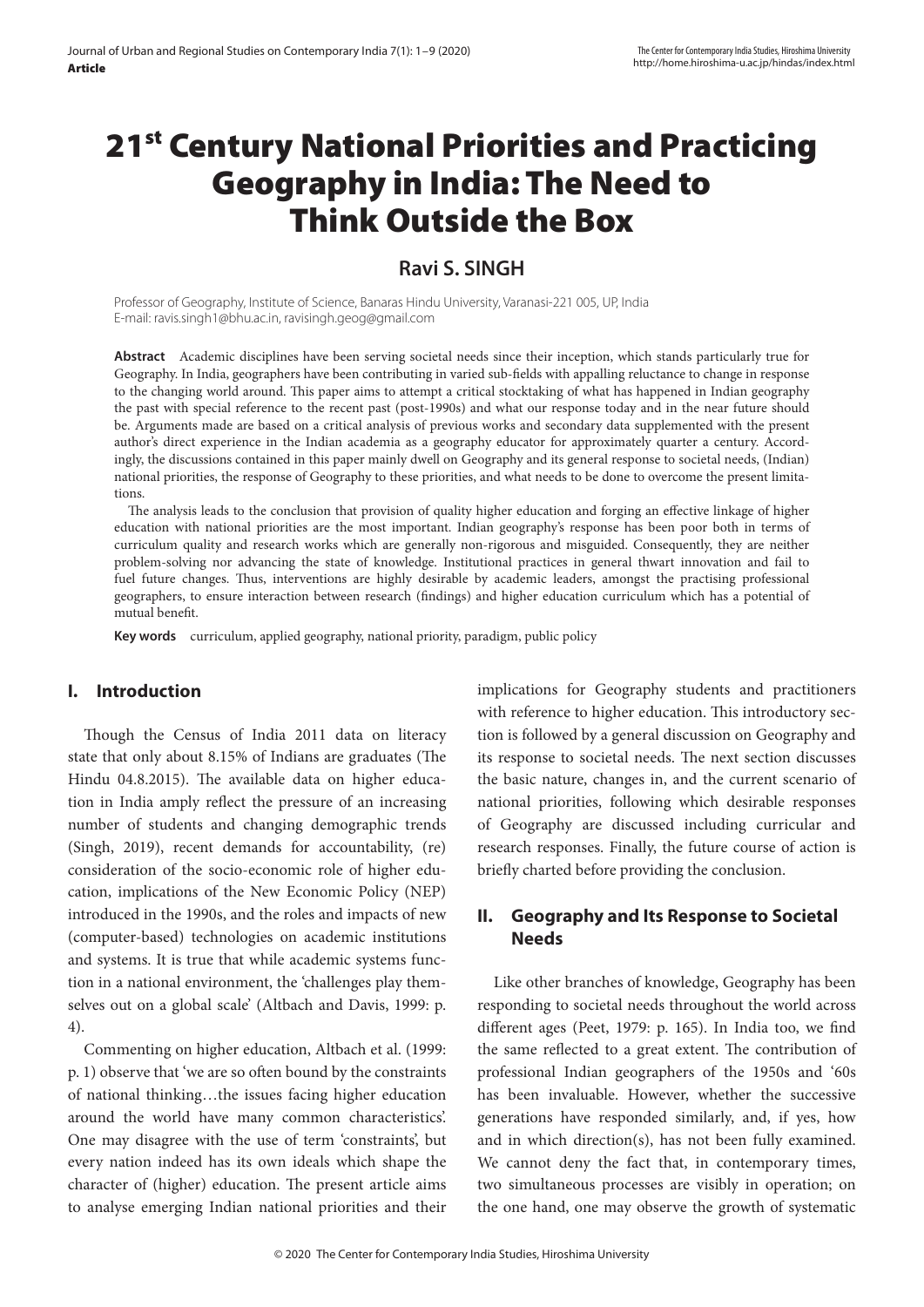(super) specialised new (academic) disciplines and subdisciplines, and on the other, the emergence of complex problems difficult to contain within a single discipline. Therefore, it poses a typical challenge requiring in-depth knowledge and a multi/interdisciplinary approach to address the challenges of our times.

Progression cannot be reverted; however, it can be 'directed' and 're-directed' with changing societal needs. Here, the role of (different) academic leaders and governments in setting the priorities becomes important. (I do not necessarily mean 'academic leaders' in terms of their positioning in the 'power network' rather their recognition by peer groups.) In India, for example, there have been clear shifts in terms of emphasis on programmes and projects in the 'interest' of the nation. Thus, a major question today is that when national interests go beyond territorial limits and often tend to merge with a 'boundaryless' world, should we limit ourselves and our disciplines to national territory or do we need to think beyond at both research and curricular levels? We cannot afford to neglect the changing nature of 'national priorities' with the changing governments, in particular, at the centre (Figure 1). These governments tend to appear in different moulds giving ample scope of accommodating 'global' elements. With the new government coming to the helm in May 2014, a major change has been seen in the form of newly laid emphasis on software technology centred development strategies. This will inevitably have consequences for disciplinary practices including Geography, which is already gripped by the fever of computer-based systems like Geographical Information System (GIS) and Remote Sensing (RS) since the 1990s. Similarly, renaming the Ministry of Water Resources as 'Ministry of Water Resources, River Development and Ganga Rejuvenation' is an opportunity to be availed through river studies. The question is how prepared we, the body of professional



Figure 1. Interlinkage between national priorities, political agenda, and academic responses Source: Designed by the author.

geographers, are to avail this opportunity and contribute to national priorities. Similar scope is presented by other major national initiatives such as National Sanitation Mission (linking with sanitation and health issues) and the 'Make in India' campaign and its impact on location and agglomeration of industries and emerging patterns of trade from the Indian point of view. In the same vein, we need to read through the Indian Prime Minister's recent address to the United Nations General Assembly, which is yet another instance of repositioning India in the contemporary global order. Indian geographers could also take a lesson from the ancient Indian wisdom (Buttimer, 2009) and assert through scientific interpretation of the Indian cultural heritage.

The conflict between the disciplinary and thematic approach, spearheading the academic agenda of Indian Geography, needs to be resolved in clear terms. The thematic approach is broader in scope and rewarding as well and should be promoted with the synthetic strength of Geography. For this purpose, rather than trivialising through simple generalisations, the approach should be to integrate the emerging state of knowledge, both quantitative and qualitative, through remote and intimate sensing.

## **III. National Priorities: Today and Tomorrow**

In this section, issues such as national vs political priorities and contestations, changing nature of national priorities, national vs academic priorities, and academic responses to national priorities are briefly discussed.

In a democratic society where a multi-party electoral system exists, political priorities and contestations are not only inevitable but natural. Interestingly, one finds a greater degree of convergence as far as issues of national interest are concerned; however, approach and orientation as well as vocabulary do vary. Similarly, it is not surprising at all that national and political priorities keep on changing in view of the global as well as domestic realities. In recent years, as India grappled with agriculture issues and rural distress followed by industrial backwardness and emerging regional inequalities, the national priorities as reflected by policy documents and election manifestos of the majority of the (national) political parties centred around these issues. However, the world around us has changed and so have our concerns. Environment, (social) exclusion, inclusive policy, empowerment (of marginalised people), gender, governance, Information and Communication Technologies (ICT), etc., top the agenda in the  $21<sup>st</sup>$  century.

There has been steady concern over education and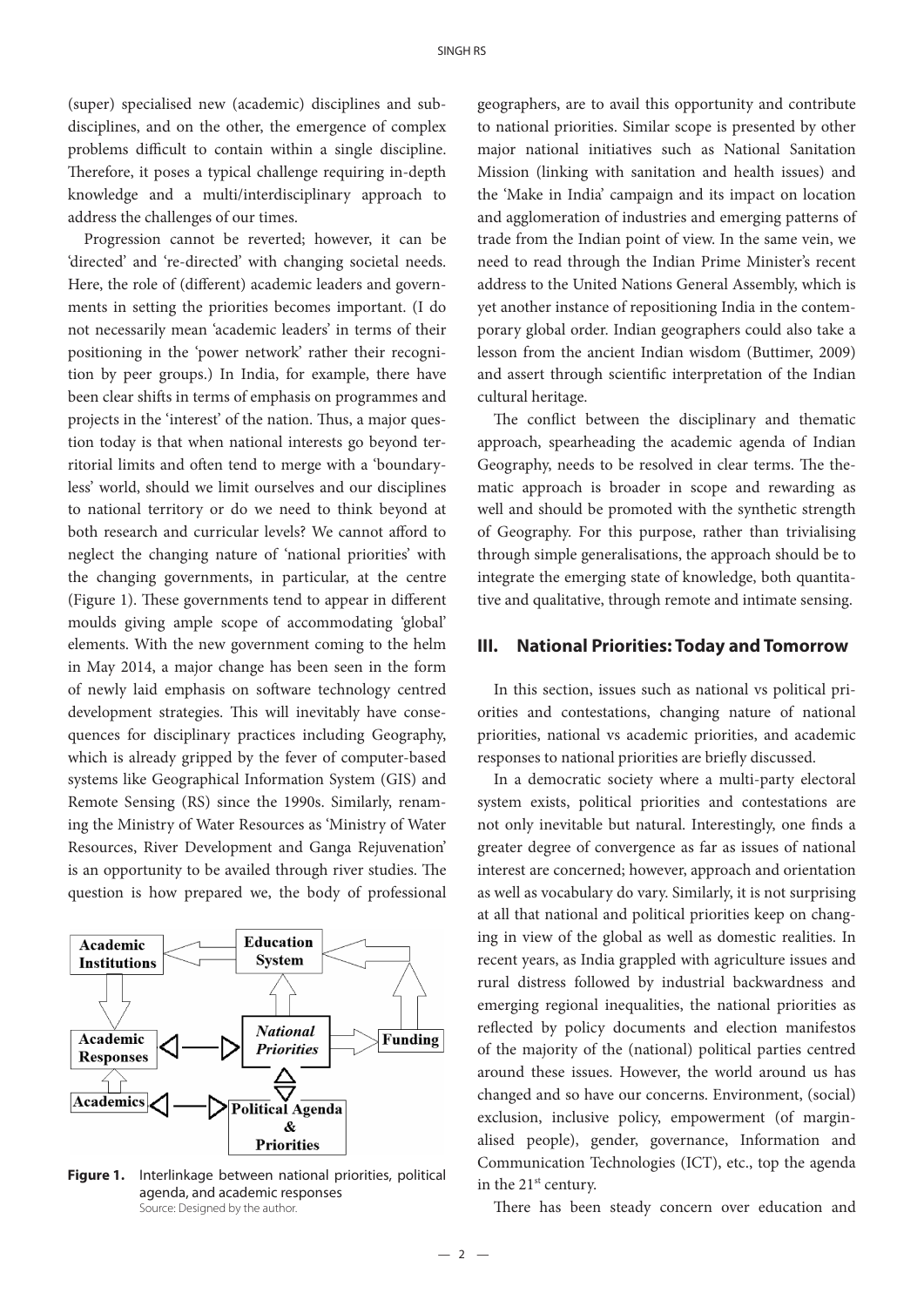| Phase        | Period      | the way           | Approach                  | Paradigm          | Application                                  |
|--------------|-------------|-------------------|---------------------------|-------------------|----------------------------------------------|
|              | 1920-50     | colonial          | descriptive               | deterministic     | gazetteers for administrators                |
| $\parallel$  | 1950-60     | shifting          | descriptive-narrative     | prototypal        | regional reports                             |
| Ш            | 1960–70     | unifying          | regional                  | statistical       | regional surveys, development                |
| $\mathsf{N}$ | $1970 - 80$ | copying the West  | quantitative              | speculative       | numerical and scientific                     |
| V            | 1980-90     | turning           | behavioural               | microscopic       | environmental surveys                        |
| Μ            | 1990-2000   | -looking ahead    | humanistic                | ecopsychologic    | human understanding & service                |
| VII          | $2000 - 10$ | -re-looking ahead | diversified, technophilic | synthetic turning | transitory prescription to human development |

**Table 1.** Trends of change in Indian geography

Source: Adapted from Singh, R.P.B. (2009).

research in India, which can be traced back to at least the pre-independence period. Of course, education and research got a push after the attainment of independence in 1947. As the  $21<sup>st</sup>$  century has heralded a new context altogether, issues and priorities too have acquired a new shape. Delivering the inaugural address at the 95<sup>th</sup> session of the Indian Science Congress in 2008, the then Prime Minister Dr Manmohan Singh identified food production and utilization, conservation of water, energy generation and utilization, manufacturing technologies, mass transport systems, and building and construction technology as major national challenges calling upon the scientific community to apply 'frontier science and technology blended with traditional knowledge'. Almost in the same vein, the present Prime Minister Narendra Modi emphasised, '…we need to put science, technology, and innovation at the top of national priorities', in his address to the 102<sup>nd</sup> Indian Science Congress in Mumbai in 2015.<sup>1)</sup> More often than not, academia does not readily respond to political ideas as all disciplinary practitioners are deeply engrossed in issues internal to their respective disciplines and a few in cross/multi disciplinary issues. National priorities, however, percolate through power networks and channels (Peet, 1979).

Academic responses to national priorities have been vague. As far as Indian Geography is concerned, it has been evolving since the 1920s and struggling to develop a rapport with global, in particular, western developments. It is not difficult to trace elements of affinity with the global disciplinary trends (Table 1, Singh, R.P.B., 2009); though one may doubt the paradigm shift per se, there is no denying the fact that remarkable changes have occurred in terms of both content and practice. Geographers, like other academic practitioners, have undertaken studies of prevalent/persistent problems in India; however, there is no clear evidence of any connection between announced national policies and geography. Even Indian geographers appear neutral on the issue. Interestingly, Prof. Shiba Prasad Chatterjee's presidential address

to the 21st International Geographical Congress (New Delhi, 1968) titled, 'Towards global peace and harmony: Approachment between developing and developed countries' was 'timely' in the sense that it was delivered during the peak of bipolarism in the world and a period wellattested by Cold War tension between Soviet Union and the United States and their respective allies (Chatterjee, 1968). In addition, it was considered a valuable contribution towards the understanding of global issues. Such rare coincidences can be found elsewhere as well but are not common. We are thus doomed to follow the beaten track!

To understand the changing trends in Indian Geography in the context of present discussion, we may consider the period after 1947, dividing it into  $1947-1990$  and post-1990s, taking the introduction of NEP as the dividing line.

#### **1. 1947–1990**

During this period, many Indian geographers wanted to increase both the relevance and visibility of geography by addressing India's socio-economic and political issues. Application of geographical knowledge was at the forefront of their pursuit, which materialized mainly in three ways: mapping information, planning for development, and role in other government departments. Indian geographers' tryst with national priorities came to the fore during the 1960s when in the  $3<sup>rd</sup>$  Five Year Plan (1961–66) an entire chapter was devoted to (balanced) regional development wherein regional policies to reduce regional imbalances were spelt out. Consequently, during the mid-1970s, regional policies in India were at their zenith and were a favourite among geography practitioners (Kapur, 1998). The establishment of the Centre for Regional Development (later rechristened 'Centre for the Study of Regional Development') in 1971 at the newly founded (on 22.4.1969 vide notification No. S.O. 1525, dated 21.4.1969, Gazette of India) Jawaharlal Nehru University in New Delhi is a proof of this.

A quick assessment of our engagement with national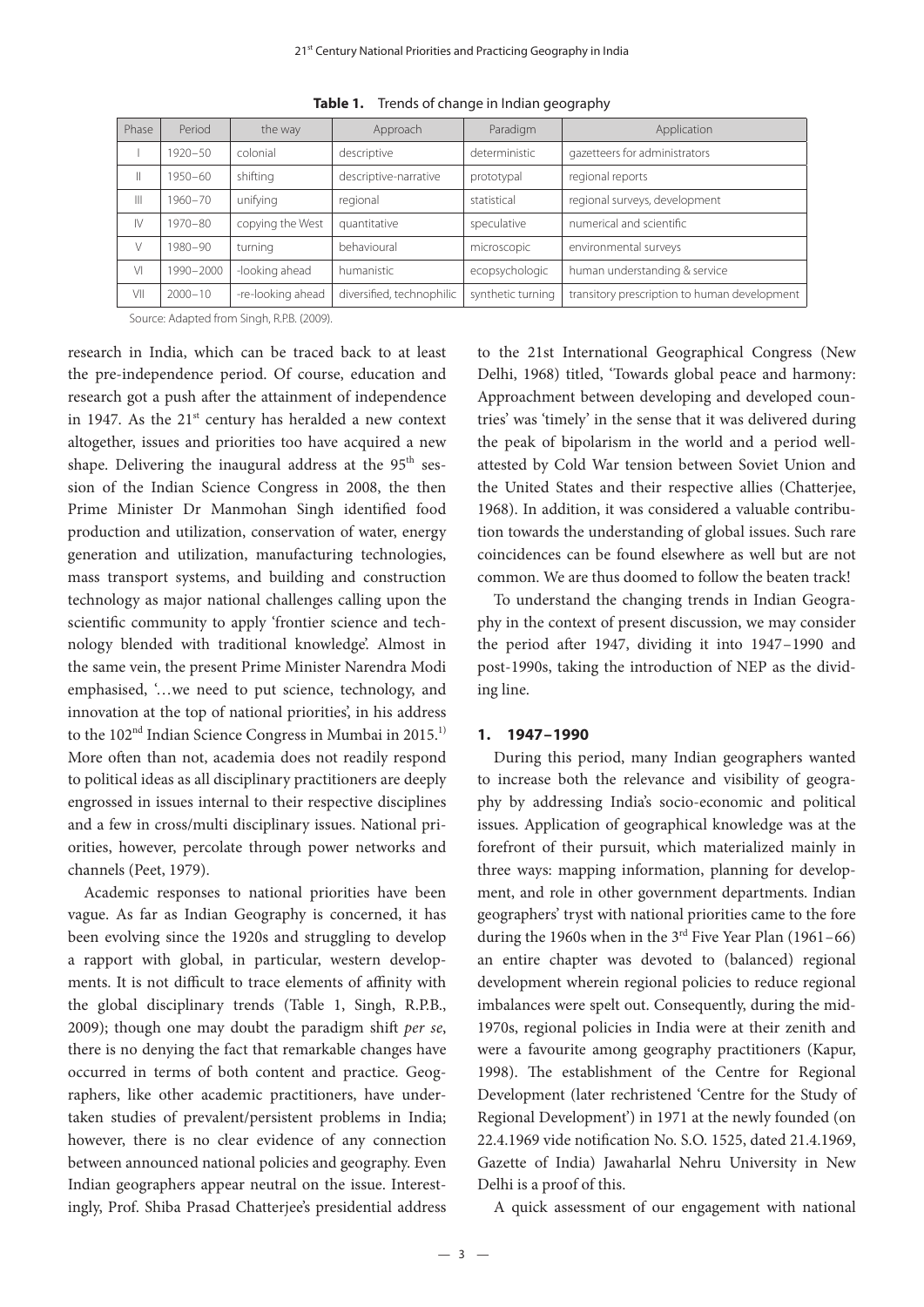public policy research reveals that it was not paid adequate attention when compared to other sister disciplines. In terms of research priorities and contributions, policyoriented studies appeared to be of lesser importance (Sinha, 1986) as we were fully absorbed, and perhaps content too, with the analysis of events and consequences in the past and were not interested in the prognosis or anticipation of the future. One may find a good deal of research on policy impact analysis, but even this has been somewhat skewed towards Green Revolution, Integrated Rural Development Program (IRDP), and assessment of regional planning as a policy (Singh, L.R., 2009). Moreover, a large number of research works were aimed at informing public policy. A common characteristic of these works was that they lacked motivation, were centred around themes of spatial disparities or identifying growth centres, and were hesitant to confirm the alliance between geography and public policy (Kapur, 1998). One does not find any noticeable change in the professed attitude and behaviour even in the 21<sup>st</sup> century.

#### **2. Developments during the 1990**

As stated earlier, the 1990s is considered a turning point in modern India. Economic liberalization was initiated with the introduction of the NEP in 1991, whose reverberations were soon felt in other spheres of a common man's life, including his education. Though this initiative faced criticism on academic and social grounds, in view of national interest and providing universal access (to higher education), better qualifications, and employability, the then government patronised privatization of (higher) education. Repercussions of the NEP for (higher) education in India are visible in the form of privatization (of education), emergence rather mushrooming of self finance (educational) institutions, and the proliferation of self-financed courses (Chitnis, 1999: pp. 28-29). Considering the imbalance in supply and demand, the opening of the education sector to private players is welcomed as efforts of both the union and state governments proved insufficient. This has resulted in a luxuriant growth of self-financed private institutions (SFPIs). In quantitative terms, this 'mushrooming' may be considered a positive development as it has helped overcome the imbalance, but the concern now is whether the SFPIs are taking their toll on education. We know that both aided and un-aided/self nanced institutions are under government control. However, the current mechanism of control is not sufficient to bring the quality of education to minimum standards, forget improvement and matching international standards.

#### **3. (Some) 21st century beginnings…**

The country reports submitted every four years to the International Geographical Union is a very important document to observe the progress made by the country with respect to Geography and its various important sub fields. Here, I would like to quote a few lines from an entry by Prof. Mohammad Shafi (1924–2007), one of the most senior geographers of his times, in *Progress in Indian Geography 2000–2004*, (Shafi, 2004) '...one significant quality of Indian geographers is that they carefully monitor the international trends in the development of Geography and also take care to examine the role of geographers in solving problems in his/her own country...There was realization among geographers that there was abject poverty in the country, in spite of abundant resources…Geography in India became more purposeful oriented. It was felt that along with the rising population, lopsided development of towns was taking place  $(p, 1)$ . In the fifties and sixties, geographers turned their attention towards Applied Geography working on problems of land use and morphology of towns...Von Thunen's model was tested in India…this went on when euphoria on environment came in' (p. 2).

In a way, it reflects contentment whereas the world as well as national realities are changing fast and we need to question our efforts (and 'achievements'). On one hand, (global) integration, sustainability, environmental disasters and a growing number of refugees, deployable intercontinental ballistic missiles requiring a redefinition of national sovereignty and national security, geostrategies, etc., have introduced new kinds of pressures on Indian geography; on the other, the emergence of informatics practices warrant the role of academic geographers (and also other practitioners in different fields), education system, and institutions to be re-examined. Furthermore, it cannot be ignored that higher education systems are transitioning from elite to mass to universal access (Altbach and Davis, 1999: p. 4). This transition is noticeable in India as well and has wider implications for it – a country of social and cultural diversity. Such a shi puts more demand and pressure on existing resources, and yet universal accessibility issues call for redressal from the ICT perspective. The recently launched 'Digital India' campaign provides an opportunity to assess this issue from different perspectives. Instead of waiting, the futuristic thinking should start from today: how do we address the contemporary reality of complex issues for which interdisciplinary skills and rapidly multiplying (micro) super-specialisations are required. The lesson for today is 'learn from others' experiences'. To this end, there are two options: a*bandon and perish or adapt and move ahead*.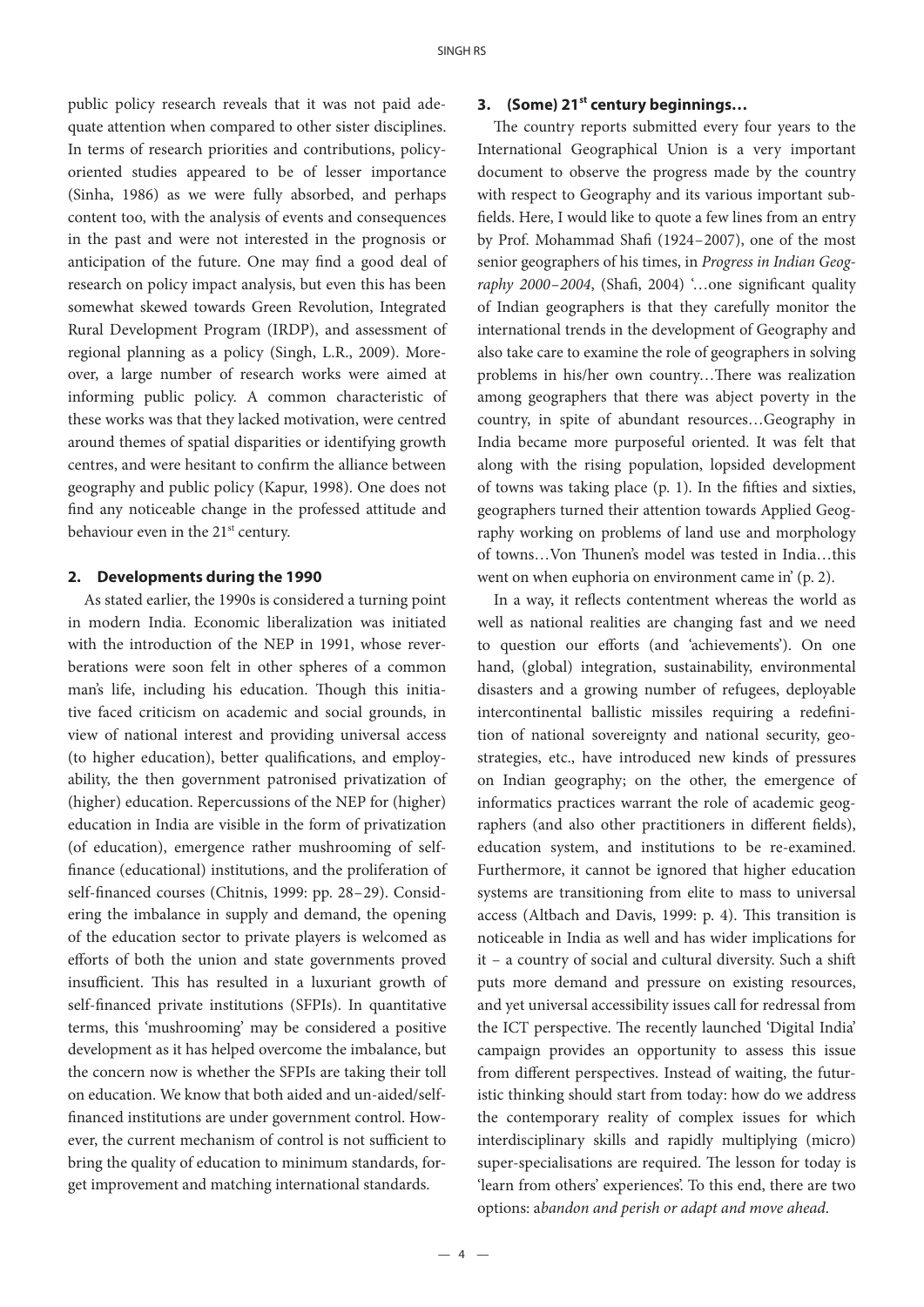

**Figure 2.** Cycle of academic sub-standardisation in higher Source: Designed by the author. education in India Source: Singh, R.S. (2009a).

## **IV. What Needs to be Done?**

Figure 2 summarizes the vicious cycle of academic sub-standardization in higher education in India with special reference to Geography. Hence, course correction is highly desirable. There are two fronts on which we need to work simultaneously: curriculum and guided research. In this section, these two issues are briefly discussed based on the author's personal experience in the academic world as a geography teacher in higher education.

#### **1. Curricular responses**

Curriculum is 'the prescribed content of knowledge, understanding, and skill that fulfils the aims of education' (Dhankar, 2012). Many formulations of curriculum are known today, for example, 'prescribed curriculum', 'intended curriculum', 'transacted curriculum', and 'hidden curriculum'. However, two facts cannot be ignored: first, all other forms emanate from the prescribed curriculum, and second, inculcation of knowledge is the central focus of any curriculum. 'The curriculum is where a particular story of the world is set up, either deliberately or inadvertently. However, it is only one part of the whole exercise of curriculum management that involves curriculum formulation, implementation, and revision (Figure 3) as per the changing state of knowledge and information. Schools show what is valued both by the subjects they make compulsory and the processes they emphasize and also by what they teach directly. But the world has been changing and globalizing. It holds new possibilities and also generates anxieties and fears. The difficulty of formulating a curriculum today is deciding which stories are to be told' (Yates, 2011).

Curriculum management provides space for accommodating young teachers' ideas in tandem with senior colleagues' experience and exposure. In India, curriculum management has been continually neglected despite poor



**Figure 3.** Stages in effective curriculum management

education quality. Barring a few exceptions, almost as a rule, we tend to finish our job by framing the outline of syllabus. Here, again we face a problem typical to India that is still a traditional society in which 'age' is valued more than 'expertise and efficiency'. A proper management of curriculum requires the process to be more inclusive and participatory in approach providing equal opportunity to everyone involved. Formulation of curriculum in its true essence is a creative process having ample scope for creativity. However, it is difficult to find true democratic and participatory approaches in the functioning of Indian institutions and their constituent bodies. Generally, the youngsters' opinion is either not sought out at all or not taken seriously and labelled as 'immature' or 'childish'.

Higher education was introduced in India by the British to serve their own interest by infusing British rather than European values among Indians and creating a cadre of Indians to serve the British administration (Chitnis, 1999: p. 20). By the time India became independent, the weaknesses of the Indian education system were quite conspicuous, as observed by Kaul (1997):

Anyone who studies the story of universities in India since 1857 cannot escape the conclusion that the system of higher education inherited at independence from the British Raj was dangerously weak in three ways: (i) During the British rule we failed to set and maintain the quality of teaching and the standards of achievement essential to a university, (ii) We failed to devise, and to persuade Indians to accept, a content of higher education suited to India's social and economic needs and (iii) We failed to establish patterns of academic government and relations between universities and state, which would accord to university that degree of autonomy without which they cannot serve society properly.

As argued earlier, curricular responses are bound to change as society and nations do not remain the same forever. However, national identity and citizenship issues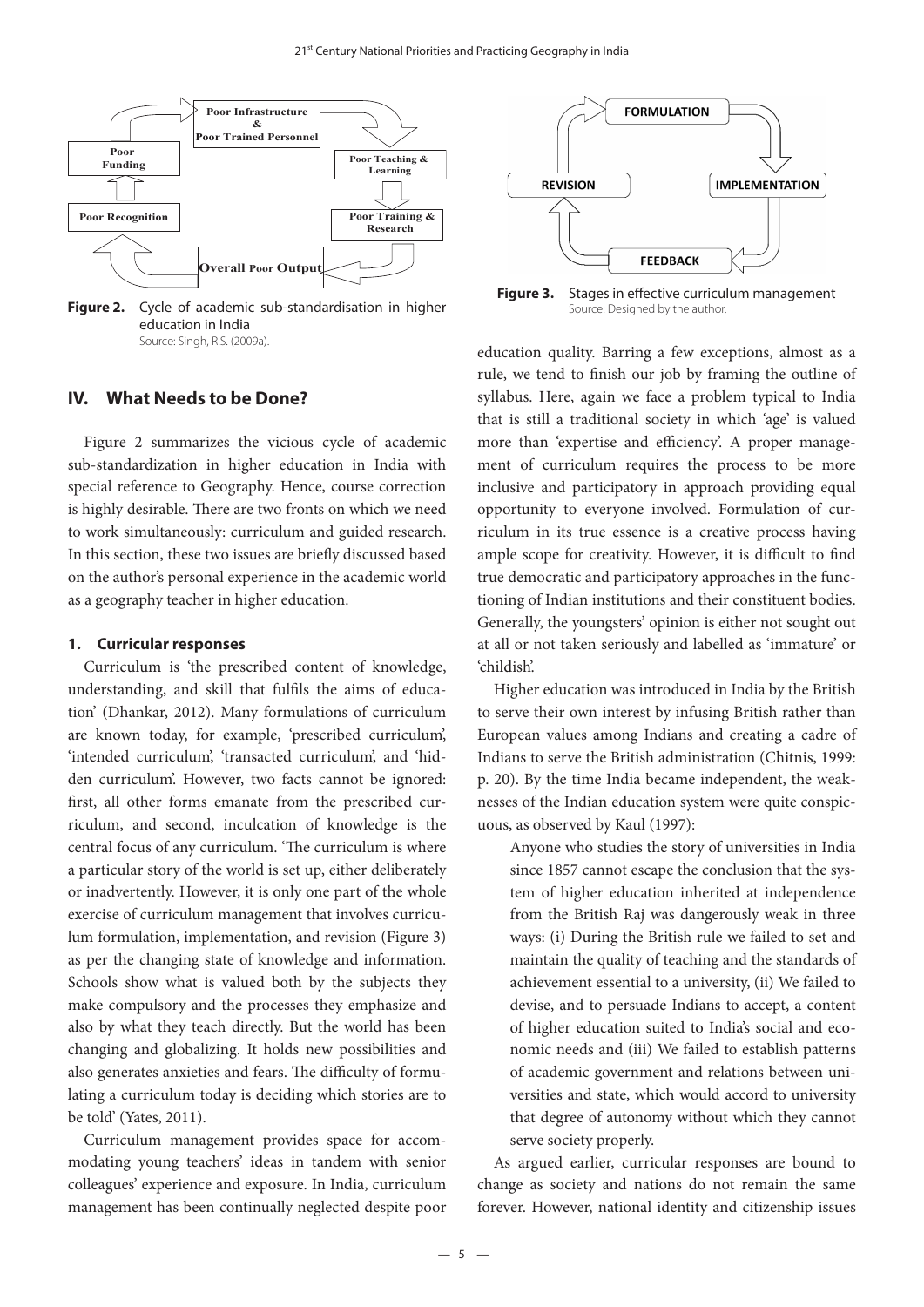are always there and the role of Geography education is vital in solving them. The incidents of racial abuse of people from northeast India in the national capital of New Delhi raise questions on the national spirit of integrity and multi-ethnicity, necessitating compulsory education on national identity and integrity. Indian citizens should know about their counterparts from different corners of India, particularly the marginal and peripheral territories, and should be able to treat them equally and not as the colonial 'others'.

Commenting on Australian education, Yates (2011) observes, 'Other countries have been using curriculum change to try to modify and even de-emphasise national identities compared with outwardly facing ones. China has moved to make science, mathematics, and competitive achievement the prominent agenda, drawing on "Western'' progressive non-didactic teaching methods that are seen as more powerful. Recent analyses from the United States, Britain, Norway, and Singapore raise concerns about what is happening to the life of schools and to the development of future citizens as this emphasis has taken hold'. The lesson to be learnt is the way forward for our education system, which is grappling both with national identity issues and pressures of globalization. It is not easy to find a balance between the two, and it warrants a cautious approach. The three National Curriculum Frameworks 1988, 2000, and 2005, 'emphasise national integrity and building of strong national identity through education…a host of other values variously termed as ethical, moral, universal, social, spiritual, and environmental… Interestingly, scientific temper can be seen as a constitutional value in India as it is mentioned in the fundamental duties of an Indian citizen' (Dhankar, 2012: p. 3).

The curricular response(s) to changing priorities of a nation are partly academic and partly political (Figure 1). The latter is more pronounced and significant when it comes to deciding what or what not to teach. It is quite evident in the case of school education. However, the same cannot be said of tertiary/higher education, which appears 'neutral' to politics. It is true to a great extent in the case of Geography. However, this does not mean that there is no scope of framing and modifying curriculum in the existing university system. In the past, there reportedly had been problems with geography curriculum across the world (Singh, 1972), but later on, tremendous changes, particularly in Anglo-American geography, have taken place. A few Asian countries and their universities (e.g. National University of Singapore) have also gone ahead with appropriate revision and innovation in curriculums. However, the same is not true in the Indian case as 'we

have neither been able to gear the teaching of the subject to the needs of the country nor been able to introduce various disciplinary innovation…geography at all stages of education is inept and frustrating' (Ibid). Much time has passed since this observation was made; yet, we cannot say that there is any noticeable change in the situation (Singh, R.S., 2009b), which is alarming.

A quick introspectory search reminds us that the Board of Studies (BoS) is mandatory in the university system; however, bar a few little known exceptions, the business and transactions in BoS meetings are frustrating because of great (dominant) resistance to change. No wonder we have been continuing with the same educational content for decades as if the world around us has not changed at all; there is no growth and development in pedagogy. The curriculum appears 'directionless' because generally the aim(s) and objective(s) of courses are not clear at all, even to the teachers who implement the curriculum. I remember a post-graduate student of mine complaining of a geography practical course where even after completing the exercise and finally becoming postgraduates, his class could never understand why they did that particular exercise. Students do not face this problem alone, even teachers teaching a particular course for years may face a similar problem if they are asked to list the aim(s) and objective $(s)$  of that particular course. The fundamental problem is (poor) curriculum design, especially ill-planned practical exercises, which can be handled better as per the available resources and size of the class. Though I do not have any (empirical) evidence to prove it, on the basis of my personal experience of two decades in academia, I believe that the root cause of it lies to a great extent with the continuing 'gerontic grinding', with seniors dictating own terms and deterring any change. A big question thus remains unanswered: Is there any emphasis on higher education curriculums?

#### **2. Curriculum innovations: Thematic optimizations**

In view of the above discussion, a futuristic thinking convinces one of the need to develop global competence which may be achieved by providing global exposure to both teachers and students. To achieve this goal, teaching quality standards vis-à-vis performance need to be looked into genuinely and necessary changes for assessment are to be adopted. Furthermore, it is important to do away with horizontal (across different courses offered) and vertical (across different levels) overlaps. With reference to advancement in the general body of knowledge as well as the information revolution experienced by people across the world, downward percolation of 'specialized'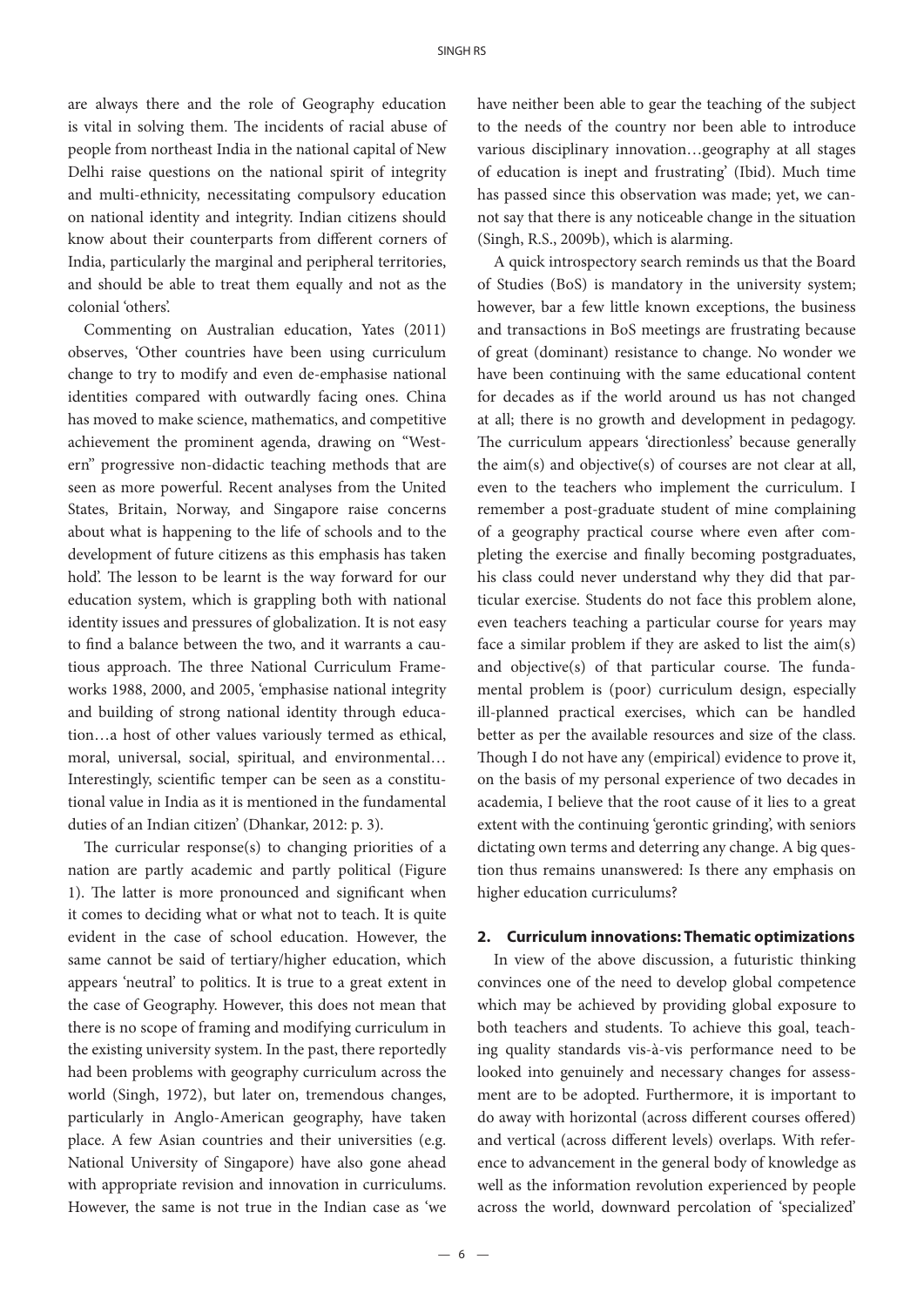

**Figure 4.** Connection between curriculum, employment, and market demand Source: Designed by the author.

knowledge is the need of the hour. Rationalization of the practical component in a discipline is important, but it has not drawn enough attention. All this can be achieved only when we geography practitioners are prepared to let go of 'initiative fatigue' through self-realisation and selfmotivation.

Our discussion has so far focused on important emerging issues such as quality, equality, employment opportunities, inclusiveness, and their associated challenges (Figure 4). One very important issue, stakeholders' perspective of higher education, has largely been ignored in India (Singh, 2019).

#### **3. Research prioritization**

The first condition of research is 'openness' to new ideas, which can be encouraged by promoting and patronising budding scholars' thoughts. Unfortunately, this has not been practised by us and therefore progress in innovative research is rather minuscule. Furthermore, issues related to training cannot be overlooked. Our quantitative fascination is yet to settle, and a new craze of computer based techniques and tools like GIS and RS has swept our geographical imagination since the 1990s. Amid this, qualitative methods have been overlooked. In view of the emerging complex social, cultural, economic, and political issues, these methods can be gainfully employed to address the poor research quality and rigour (Singh, 2012). The qualitative methods can also be used in mixed methodologies.

In view of the disciplinary strength of synthesising, research on thematic issues needs to be promoted. The call made by Stoddart (1986, 1987) – that Geography should address big issues – is a welcomed idea. Furthermore, reorienting research towards problem (solving) can better reveal the identity and status of the discipline and its practitioners. The non-existence of centre/department wise specializations is another factor responsible for trivialising Geography. In the majority of cases, a particular department states multiple current thrust areas, because of which it is neither taken seriously nor funded sufficiently.

Therefore, instead of succumbing to internal department politics demanding almost everything under the sun to be covered under thrust areas and boasting the same, it is better to limit to a particular sub-field so that in due course the centre concerned gets recognition nationally as well as internationally.

Here, the important point is whether we should avail the opportunities provided by stated governmental priorities? The most recent initiative of the union government emphasises on applications of ICT through Digital India campaign following which many ministries and departments have come up with their own programmes. In a field discipline like Geography, this has already been implemented through the adoption of GIS and RS technologies. It is again a noble initiative, but there is a concern that it would widen the digital gulf between those who have digital access and those who do not. It is an open secret that due to resource poverty, in many institutions, only the so-called theory of computer based practical exercises is imparted, costing the quality of training and skill formation. Similarly, we can avail the opportunity provided by the initiatives on river studies by the Ministry of Water Resources, River Development and Ganga Rejuvenation, National Sanitation Mission by linking it with sanitation and health research, 'Make in India' campaign and its impact on location and agglomeration of industries and on emerging patterns of trade from the Indian point of view, and so on.

## **V. Conclusion**

The available data indicates that only a small proportion of those completing schooling in India enter higher education institutions, and even then, there is a tremendous pressure on institutions which tend to grow continually. The consequent challenges are manifold; the most important being how to provide quality higher education to lakhs of youth seeking to enter universities (and colleges) and how to forge and ensure an effective linkage of higher education with national priorities. When such endeavours become successful, the nation is able to meet its general goal(s) of education and is benefitted by its educated citizens who in turn achieve the national priorities.

The discussion in preceding sections indicates that though Indian geography has been trying to respond to global disciplinary developments and emerging national challenges, all is not well, and a good deal of work is indeed yet to be done. Since the problem is twofold, it naturally calls for a two-pronged approach to tackle it efficiently. On both curricular and research fronts, geog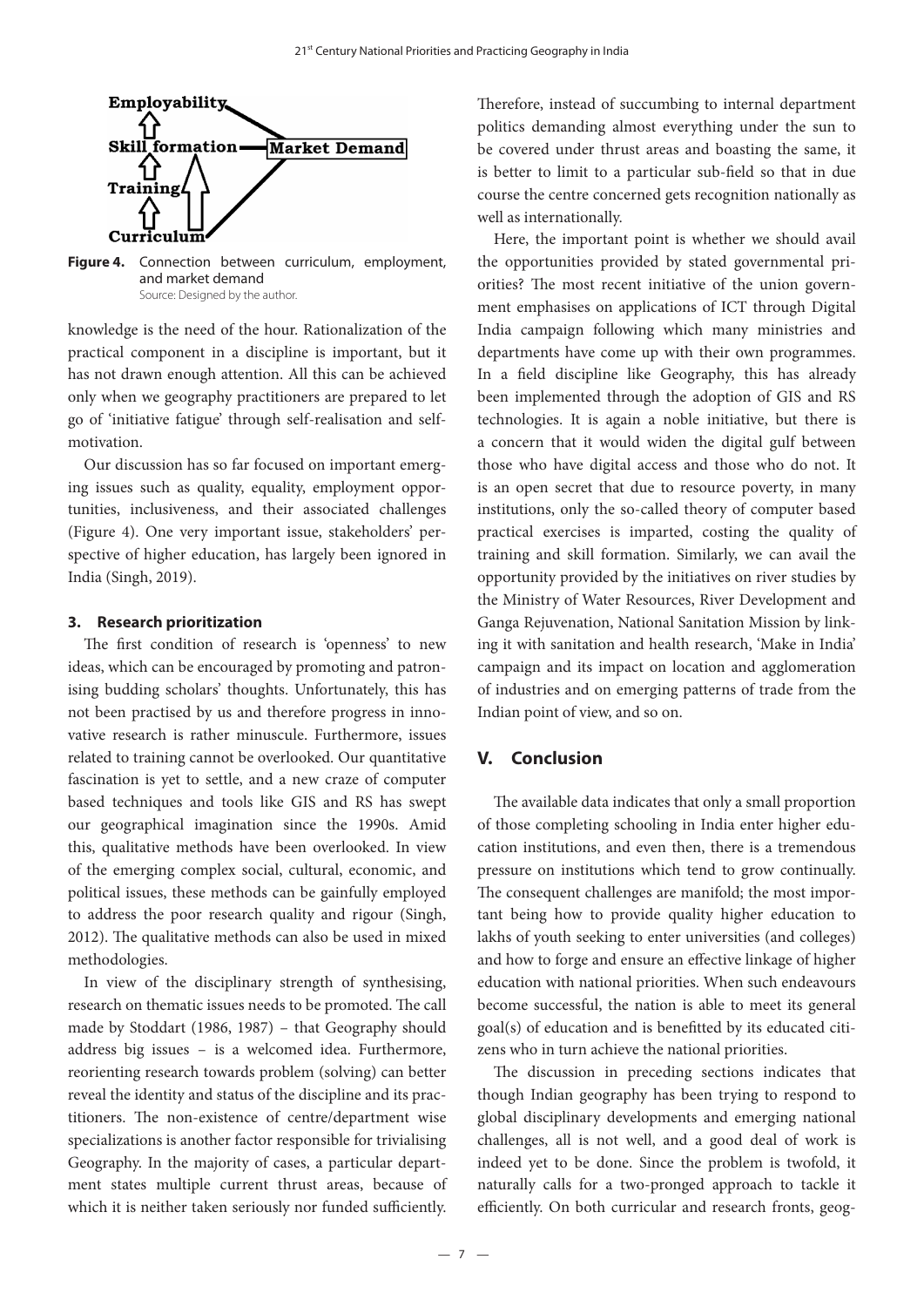raphy's response has been poor; curricular responses to changing realities are pretty slow and lack quality, and the research undertaken is often non-rigorous and misguided, neither directed towards problem-solving nor contributing to the advancement of the state of knowledge in the concerned sub-discipline. Institutional practices in general thwart innovation and change and create a frustrating atmosphere in which little sparks of change are made to die without igniting the chain of future changes.

Thus, interventions are the call of the hour. Reorienting geography in higher education—from classroom teaching to both funded/non-funded and doctoral research—is highly desirable in the spirit of the discipline which seeks synthesis and integration. Academic leaders amongst the practising professional geographers have the onus of creating a professional environment which facilitates openness. At the same time, teachers need to own their failures. It is worthwhile to mention that there is little interaction between research (findings) and higher education curriculum, if at all. Their regular and continuous interaction and exchange has a potential of mutual benefit and therefore needs to be promoted.

### **Acknowledgement**

The present paper is the revised and updated version of an invited lecture originally delivered at a National Symposium organized by Department of Geography, Savitribai Phule Pune University in association with Indian Institute of Geographers (IIG.) on 'Re-Orienting Teaching & Research in Geography', 26–28 December 2014 in the Department of Geography, Savitribai Phule Pune University. The author would like to express sincere gratitude to Prof. K.R. Dikshit for his consistent inspiration and encouragement in the course of developing the article. The help rendered by Dr Dipankar Roy, ex-UGC Research Fellow and Ms Sarah Ahmad, UGC JRF, Dept. of Geography, BHU, in finalising the draft of this article is duly acknowledged.

#### **Note**

1. http://pmindia.gov.in/en/news\_updates/pms-remarks-at-the-102nd-indian-science-congress/.

### **References**

Altbach, P.G. and Davis, T.M. (1999): Global Challenge and National Response: Notes for an International Dialogue on Higher Education. Philip, G.A. and Patti, M.P. (eds): *Higher education in the 21st century: Global Challenge and National*  *Response*. HE Research Report No. 29. IIE Books, Institute of International Education, Annapolis Junction, MD. Available from www.iiebooks, 3–10.

- Altbach, P.G. and Peterson, P.M. (1999): Introduction. Philip, G.A. and Patti, M.P. (eds): *Higher education in the 21st century: Global Challenge and National Response*. HE Research Report No. 29. IIE Books, Institute of International Education, Annapolis Junction, MD. Available from www.iiebooks, 1–2.
- Buttimer, A. (2009): Foreword. Singh, R.S. (ed): *Indian geography: Perspectives, concerns and issues*. Rawat Publications, Jaipur and New Delhi, ix-x.
- Chatterjee, S.P. (1968): Toward global peace and harmony: Approachment between developing and developed countries. Presidential address delivered at the 21st International Geographical Congress, New Delhi.
- Chitnis, S. (1999): The Transformation of an Imperial Colony into an Advanced Nation: India in Comparative Perspective. Philip, G.A. and Patti, M.P. (eds): *Higher education in the 21st century: Global Challenge and National Response*. HE Research Report No. 29. IIE Books, Institute of International Education, Annapolis Junction, MD. Available from www. iiebooks, 19–30.
- Dhankar, R. (2012): Curriculum framework in search of a coherent epistemology: A case study of Indian National Curriculum Frameworks. Paper presented at Annual Conference of the Philosophy of Education Society of Great Britain, New College, Oxford, 30 March-1 April 2012.
- Kapur, A. (1998): *Indian Geography: A Future with a Difference*. Allied Publishers Limited, New Delhi.
- Kaul, B.N. (1997): Quality assurance practices and principles: The case of Indian distance education. Alan, T. (ed): *Perspectives on Distance Education: Quality Assurance in Higher Educa*tion: Selected Case Studies. The Commonwealth of Learning: Vancouver, 42–56.
- Peet, R. (1979): Societal Contradictions and Marxist Geography. *Annals of the Association of American Geographers*, 69(1): 164–169.
- Shafi, M. (2004): Development of Indian geography: Some observations. Harendra, N.S. (ed): *Progress in Indian Geography 2000– 2004: A country report*. Indian National Science Academy, New Delhi, 1–4.
- Singh, L.R. (2009): A hundred years of Indian geography: Development and change. Singh, R.S. (ed): *Indian Geography: Concerns, Issues, and Perspectives.* Rawat Publications, Jaipur/New Delhi, 109–171.
- Singh, P. (1972): Rapporteur's Report. *Proceedings of the 1st Indian Geographical Congress, Teaching of Geography section*, 2–14.
- Singh, R.P.B. (2009): Identity of 'India' and 'Indianness', and Geography in India: Sensitive appraisal from the past and move to the 21<sup>st</sup> century. Singh, R.S. (ed): *Indian Geography: Concerns*, *Issues, and Perspectives.* Rawat Publications, Jaipur/New Delhi,  $25 - 64.$
- Singh, R.S. (2009a): Indian Geography: Some recent views on inheritance and the sense of loss. Singh, R.S. (ed): *Indian Geog*raphy in the 21st Century: The Young Geographers Agenda. New Castle upon Tyne (UK): Cambridge Publishing, 20–36.
- Singh, R.S. (2009b): Quality concerns in college education: Challenges and prospects. Amiyo, K.G. and Tapan, K. P. (eds): *Quality in Higher Education*: *Issues and Challenges.* Ashadeep